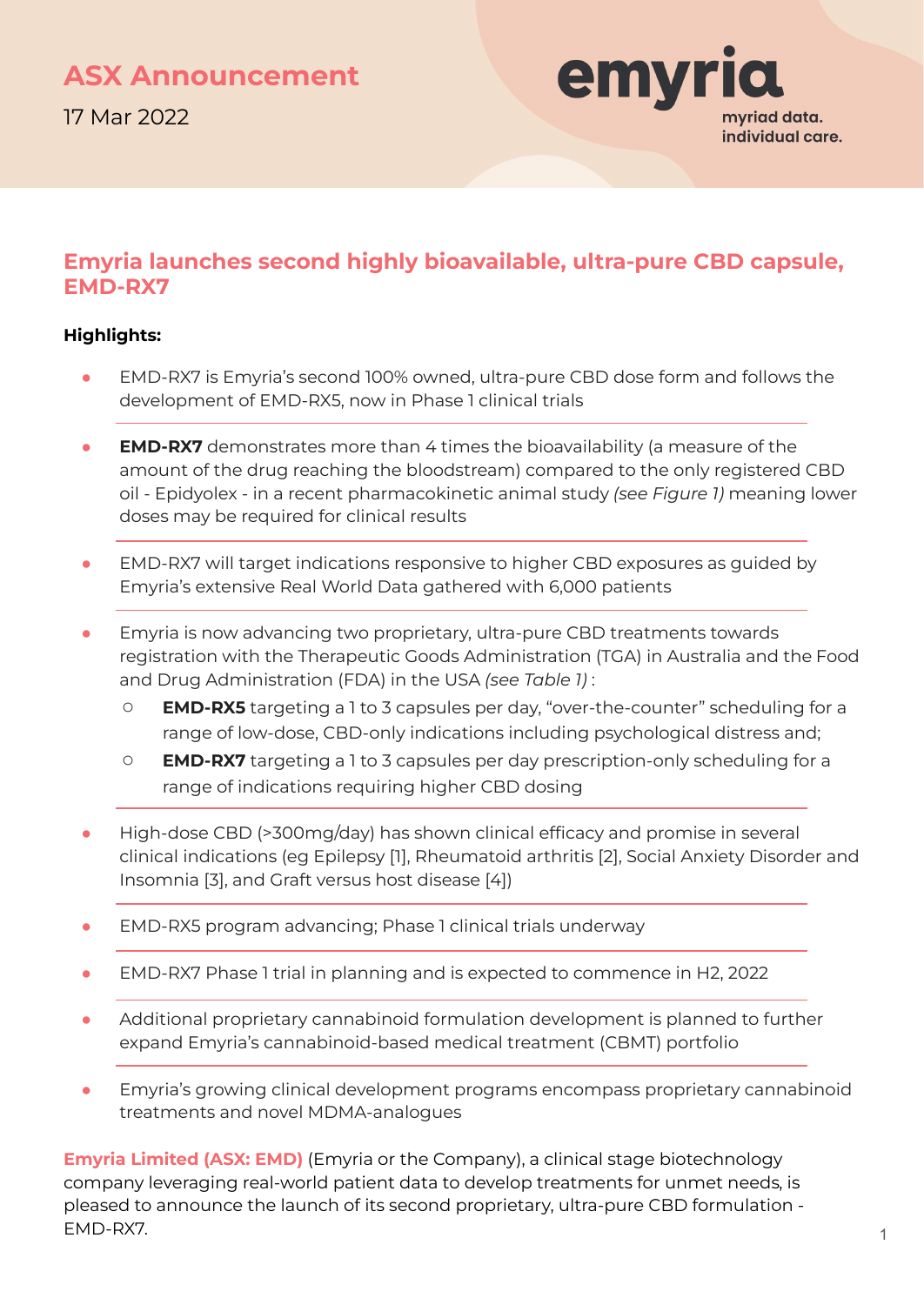**In a preclinical pharmacokinetic study**, EMD-RX7 was shown to have more than 4 times the bioavailability compared to an equivalent dose of Epidiolex. *(see Figure 1)*



**Fig 1. Mean concentration (ng/ml) of CBD : Epidyolex vs EMD-RX5 and EMD-RX7 over 24 hours** *(A comparison of EMD-RX5 to Epidyolex was shared in ASX announcement dated 15 DEC 2021)*

**Bioavailability** is a measure of the amount of drug that is fully available in the bloodstream. A drug with a high relative bioavailability may require lower doses to achieve clinical benefits.

**CBD is known to have poor bioavailability**. For Epidyolex oil, in the fasted state, only 6.49% of consumed CBD enters the bloodstream [5]. This means that, on average, for every 100mg of CBD oil consumed, only 6.49mg reaches the bloodstream. For indications requiring high CBD doses, large quantities of oil must be consumed to achieve a clinical outcome. In Australia, where most treatments are unregistered and unreimbursed, higher CBD dosing needs can be cost prohibitive to patients.

**Highly bioavailable treatments, like EMD-RX5 and EMD-RX7,** allow for smaller, more convenient, oral dosing regimes for patients and lower ingredient costs since more of the active ingredient can be absorbed without having to take higher doses.

Emyria has been developing a novel and proprietary CBD capsules with Altasciences (*See ASX announcement 27 August 2021*). The program has yielded two promising dose forms with bioavailability advantages compared to the only registered CBD medicine.

Epidyolex is the world's only plant-derived, CBD-only medicine registered with both the FDA and TGA for the treatment of a rare type of epilepsy. Epidyolex is also the only CBD medicine subsidised by Australia's Pharmaceutical Benefits Scheme (PBS) [X]. Epidyolex is sold by Jazz Pharmaceuticals (NASDAQ: JAZZ) and is the only registered CBD medicine with both the TGA and FDA. 2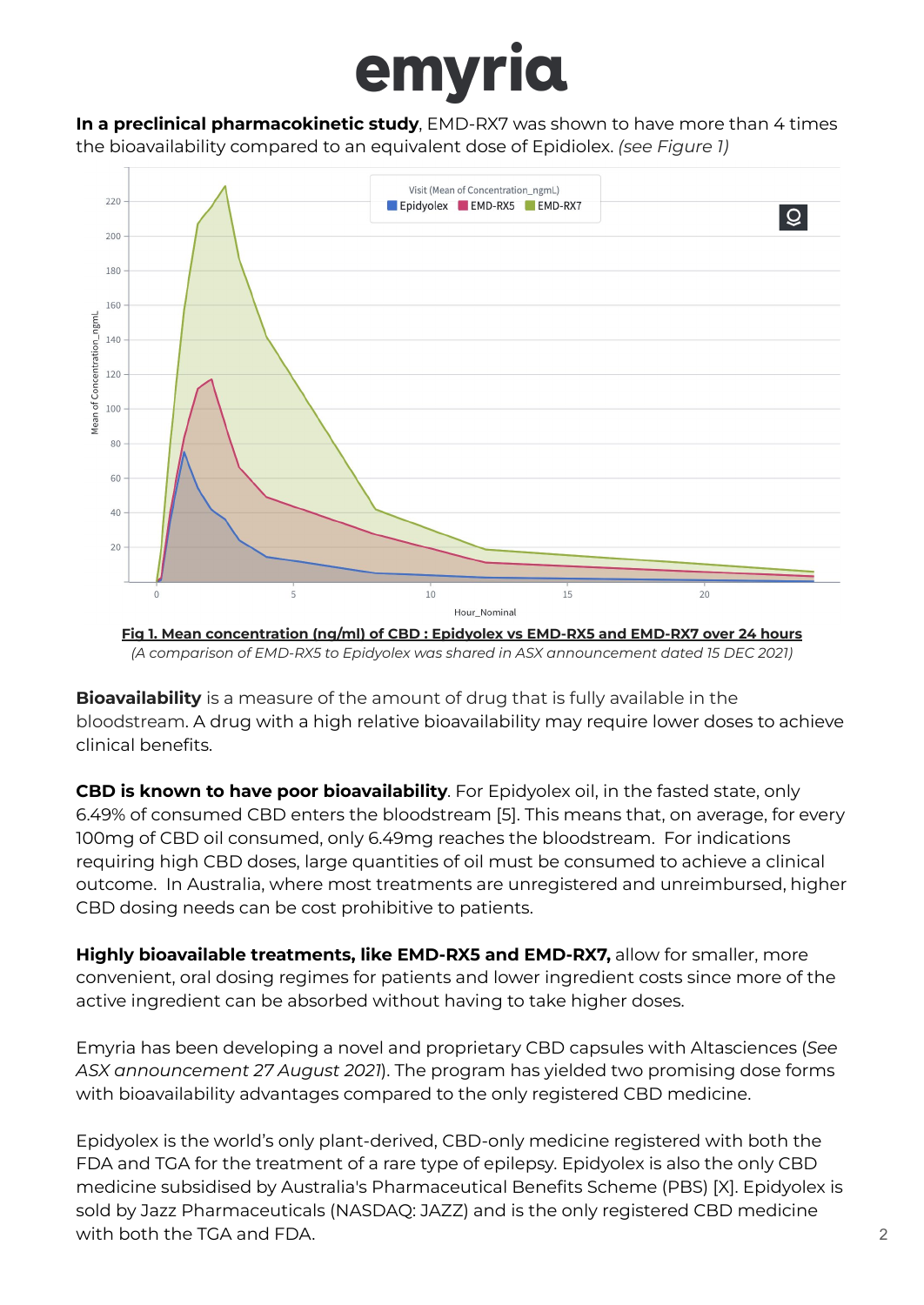#### **Emyria's growing proprietary cannabinoid-based medical treatment (CBMT) portfolio**

now comprises two distinct, proprietary capsules that support convenient oral dosing regimes but for different indication targets *(see Table 1).* EMD-RX5 is formulated to target low-dose (<150mg/day CBD), "over-the-counter" indications. The more bioavailable EMD-RX7 may allow for similarly convenient, once to twice daily, oral dosing for indications requiring higher daily CBD exposures.

**Emyria's proprietary Real World Data (RWD) is now guiding the selection of suitable clinical indications for EMD-RX7** which will be announced as the Phase 1 clinical trial commences in H2, 2022.

| Feature                                                                           | <b>EMD-RX5</b>                                                                                                  | <b>EMD-RX7</b>                                                                 |
|-----------------------------------------------------------------------------------|-----------------------------------------------------------------------------------------------------------------|--------------------------------------------------------------------------------|
| Active pharmaceutical<br>ingredient                                               | Ultra-pure CBD                                                                                                  | Ultra-pure CBD                                                                 |
| Dose form                                                                         | Oral capsule                                                                                                    | Oral capsule                                                                   |
| Bioavailability advantage<br>over equivalent Epidyolex<br>dosing in animal models | > 2 times greater                                                                                               | > 4 times greater                                                              |
| Ownership                                                                         | 100% Emyria owned                                                                                               | 100% Emyria owned                                                              |
| Scheduling focus                                                                  | Over-the-counter, low-dose<br>(                                                                                 | Prescription scheduling,<br>high-dose (>150mg/day<br>CBD)                      |
| Convenient dosing regime                                                          | 1-3 small capsules per day                                                                                      | 1-3 small capsules per day                                                     |
| <b>Target clinical indications</b>                                                | Multiple: Starting with:<br>psychological<br>distress<br>irritable bowel<br>syndrome<br>others in planning      | Multiple: to be announced<br>following completion of<br>Phase 1 clinical trial |
| Clinical development stage                                                        | Phase 1: active<br>Phase 2: not required due<br>to Real World Data<br>Phase 3: Expected to<br>commence May 2022 | Phase 1: Expected to<br>commence H2, 2022                                      |

#### **Table 1: Emyria's current CBD dose forms portfolio**

#### **Emyria portfolio**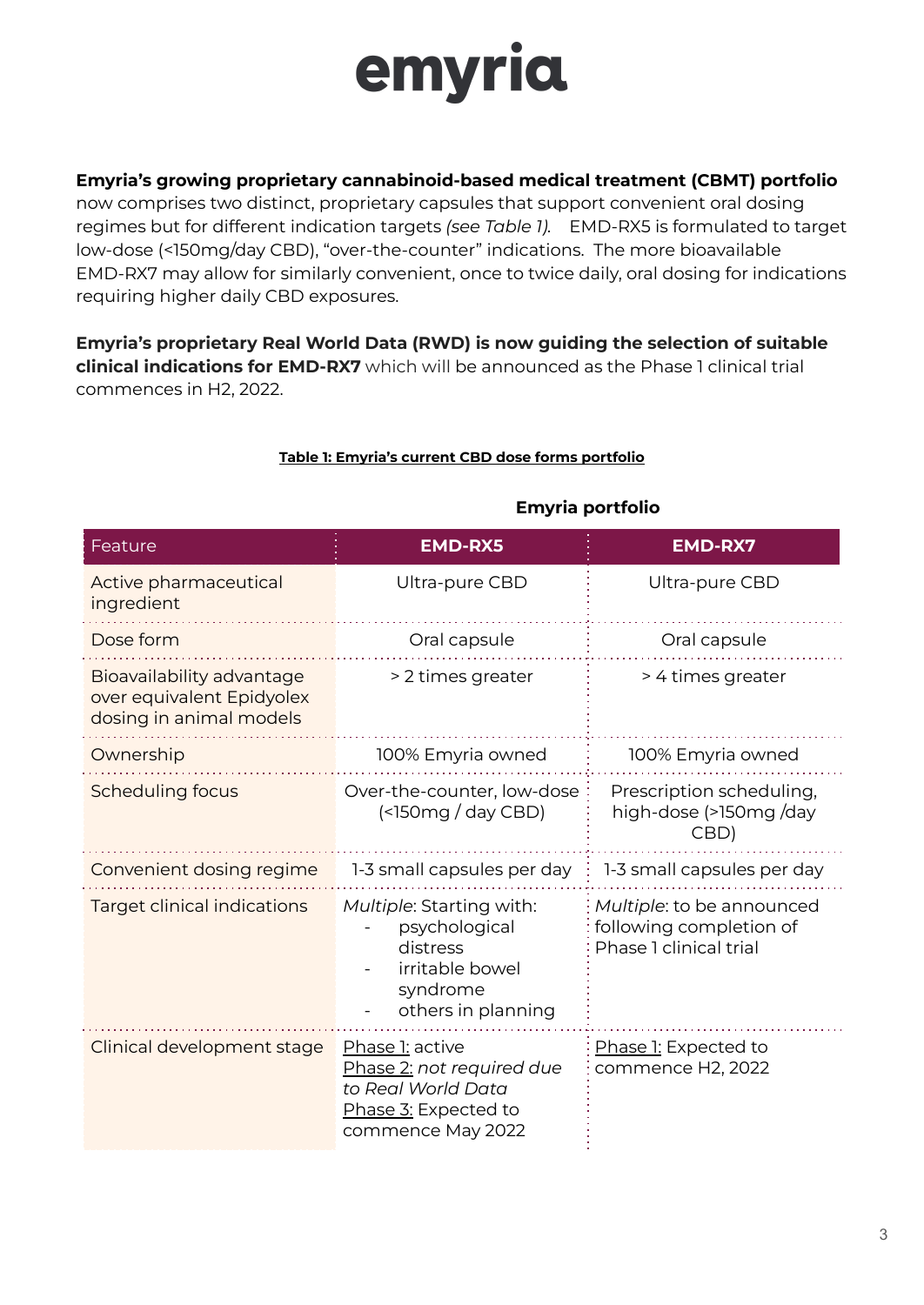**Emyria's Managing Director, Dr. Michael Winlo said**: *"Following the commencement of our Phase 1 clinical trial for EMD-RX5, we are delighted to announce the expansion of our proprietary, ultra-pure, CBD treatment portfolio with the addition of EMD-RX7.*

*Emyria's Real World Data suggests there are a range of clinical indications that respond to high daily CBD doses. However, as all CBD treatments in Australia are currently unregistered (with the exception of Epidyolex), patients must pay significant out-of-pocket costs to receive cannabinoid treatments.*

*We also know that most CBD available to patients has poor bioavailability, meaning only a small amount of active medicine enters the bloodstream where it can be effective. This is why we have developed a range of convenient, ultra-pure CBD capsules with improved bioavailability.*

*EMD-RX5 is an ideal dose form to support our low-dose registration strategy. Now, with EMD-RX7, we have a convenient dose form that we believe can deliver higher CBD exposures more efficiently allowing us to target a range of prescription-only indications in other words, help the broad range of major unmet needs that affect the patients we treat every day at our clinical service subsidiary, Emerald Clinics.*

*We are now planning our Phase 1 trial for EMD-RX7 and will continue to develop unique, proprietary, ultra-pure, cannabinoid-based medical treatments for other indications."*

This announcement has been approved and authorised for release by the Managing Director of Emyria Limited.

For further information:

**Dr. Michael Winlo Lexi O'Halloran Andrew Williams**

**Managing Director Media/Investor Relations Media Relations +61 (0) 8 6559 2800 +61 (0) 404 577 076 +61 (0) 412 614 125 [mwinlo@emyria.com](mailto:mwinlo@emyria.com) [investors@emyria.com](mailto:investors@emyria.com) [awilliams@emyria.com](mailto:awilliams@emyria.com)**

#### **REFERENCES:**

[1] Billakota S, Devinsky O, Marsh E. Cannabinoid therapy in epilepsy. Current opinion in neurology. 2019 Apr 1;32(2):220-6.

[2] Lowin T, Tingting R, Zurmahr J, Classen T, Schneider M, Pongratz G. Cannabidiol (CBD): A killer for inflammatory rheumatoid arthritis synovial fibroblasts. Cell death & disease. 2020 Sep 1;11(8):1-1.

[3] Zhornitsky S, Potvin S. Cannabidiol in humans—the quest for therapeutic targets. Pharmaceuticals. 2012 May;5(5):529-52.

[4] Yeshurun M, Shpilberg O, Herscovici C, Shargian L, Dreyer J, Peck A, Israeli M, Levy-Assaraf M, Gruenewald T, Mechoulam R, Raanani P. Cannabidiol for the prevention of graft-versus-host-disease after allogeneic hematopoietic cell transplantation: results of a phase II study. Biology of Blood and Marrow Transplantation. 2015 Oct 1;21(10):1770-5. [5]<https://www.tga.gov.au/sites/default/files/auspar-cannabidiol-210115.pdf>